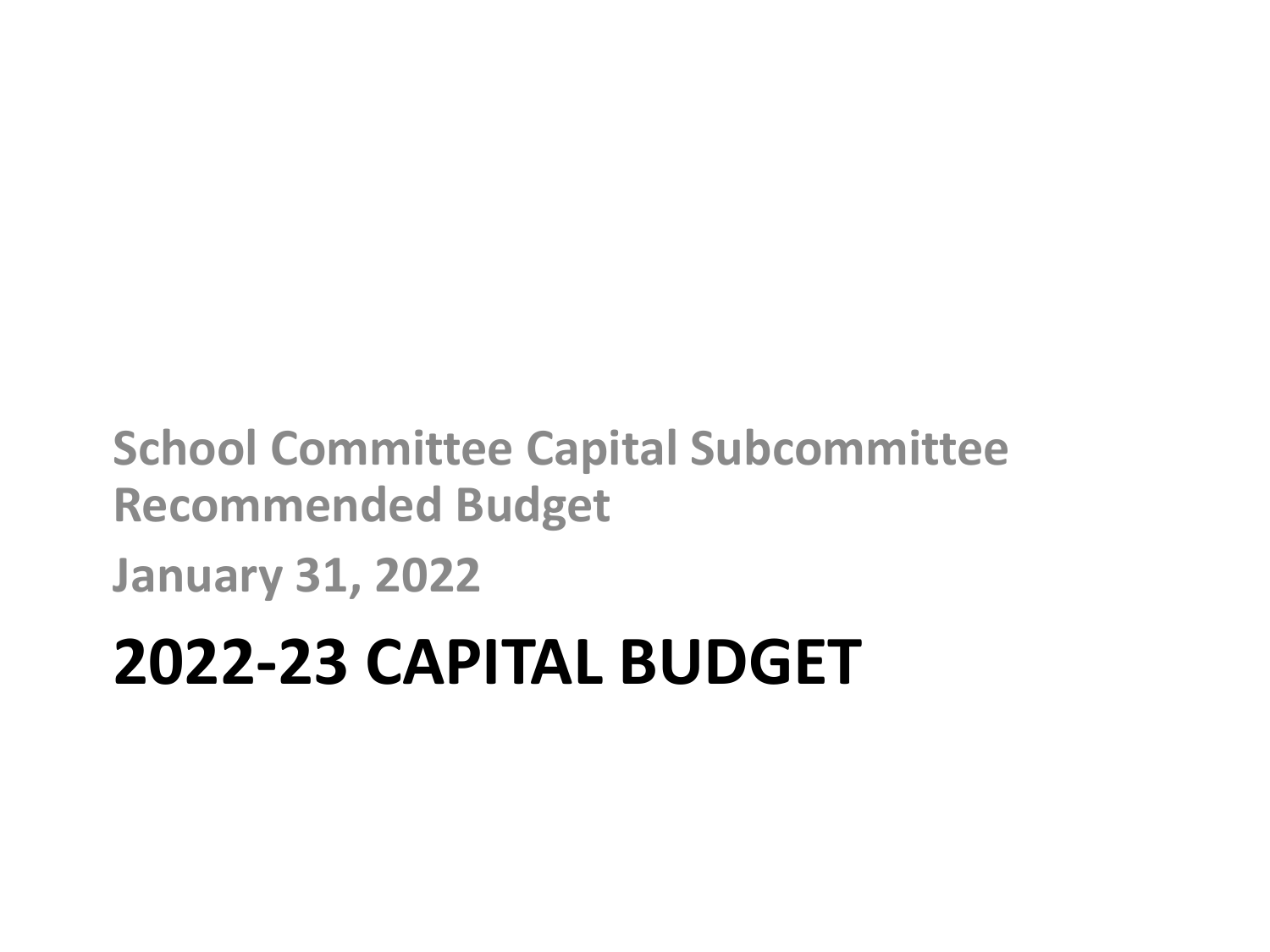# 2022-23 Capital Budget Summary

| <b>High School</b>         | $\zeta$ | 682,410   |
|----------------------------|---------|-----------|
| Middle School              |         | 318,057   |
| <b>Central Elementary</b>  |         | 290,000   |
| Lonsdale Elementary        |         | 23,394    |
| <b>Northern Elementary</b> |         | 685,000   |
| Saylesville Elementary     |         | 467,202   |
| <b>District Wide</b>       |         | 944,175   |
| <b>TOTAL</b>               |         | 3,410,238 |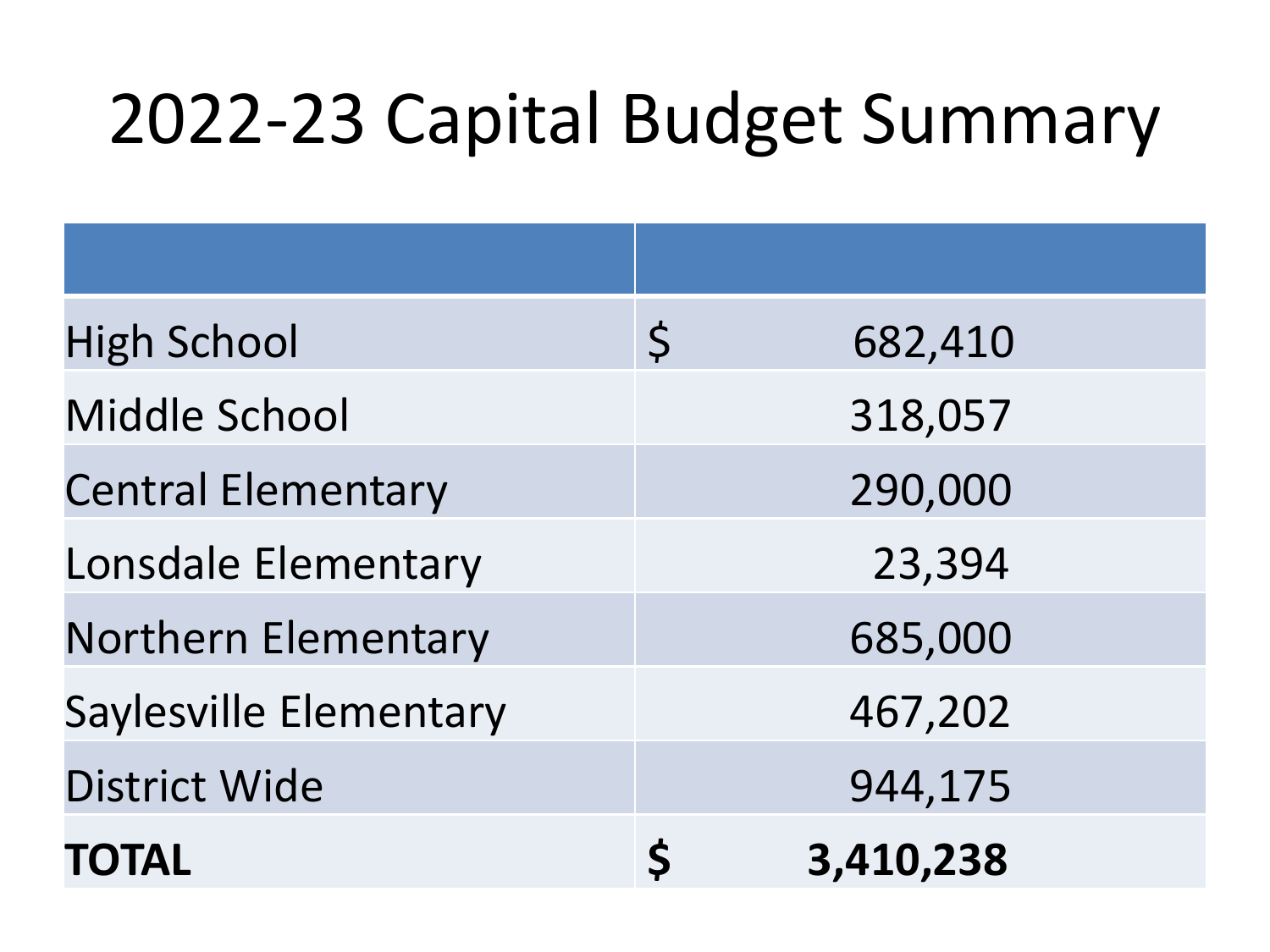### **HIGH SCHOOL:**

- Enlarge Culinary Arts \$ 50,000
- Upgrade to PIT and other site work \$ 75,000
- Concession Stand \$400,000
- Projectors Media Center and cafeteria \$ 68,000
- Athletic Equipment \$ 89,410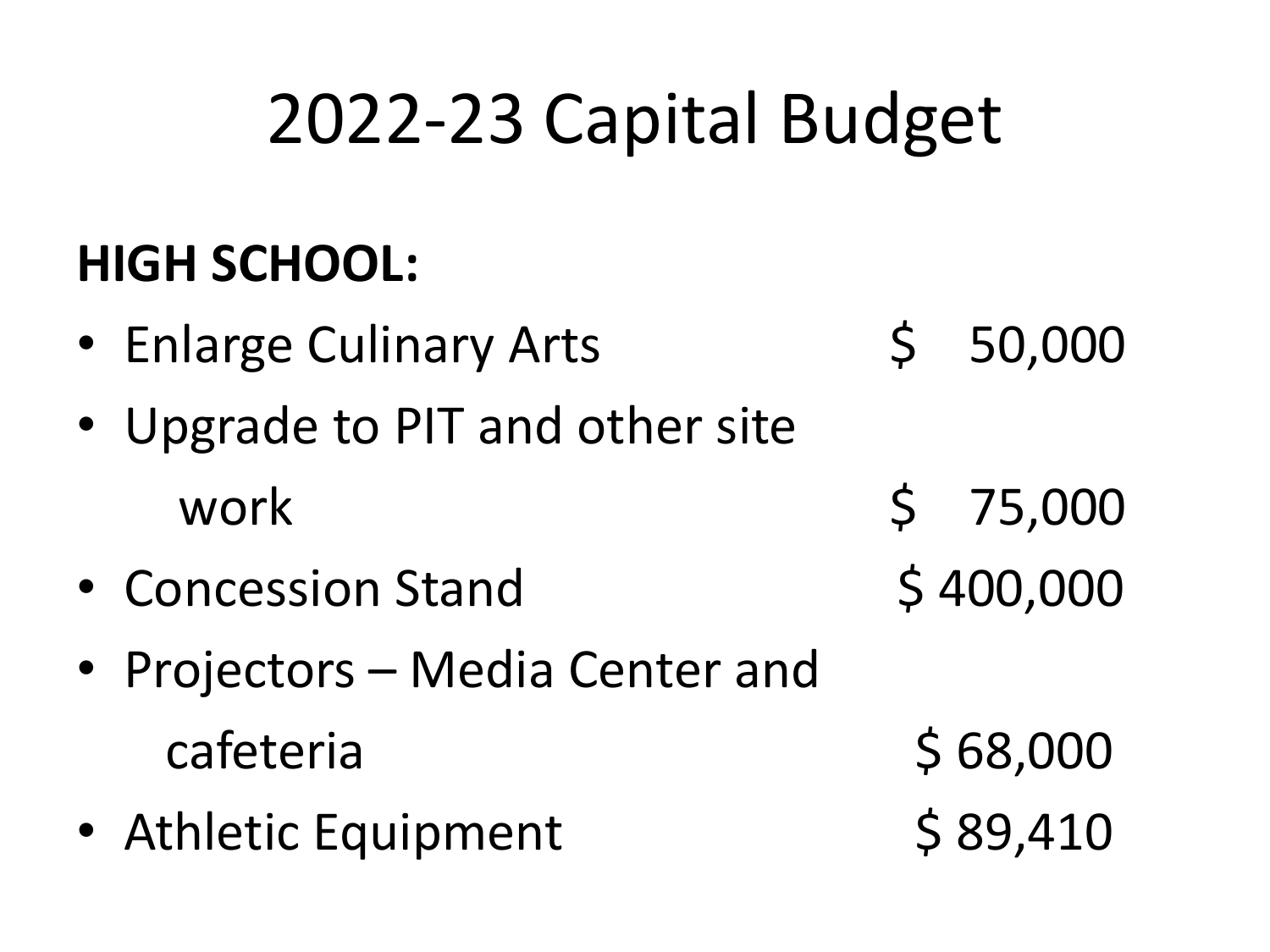### **MIDDLE SCHOOL:**

- High Efficiency Boiler Replacement \$230,000
- Security Cameras \$ 66,000
- Snowblower/mower \$ 22,057
-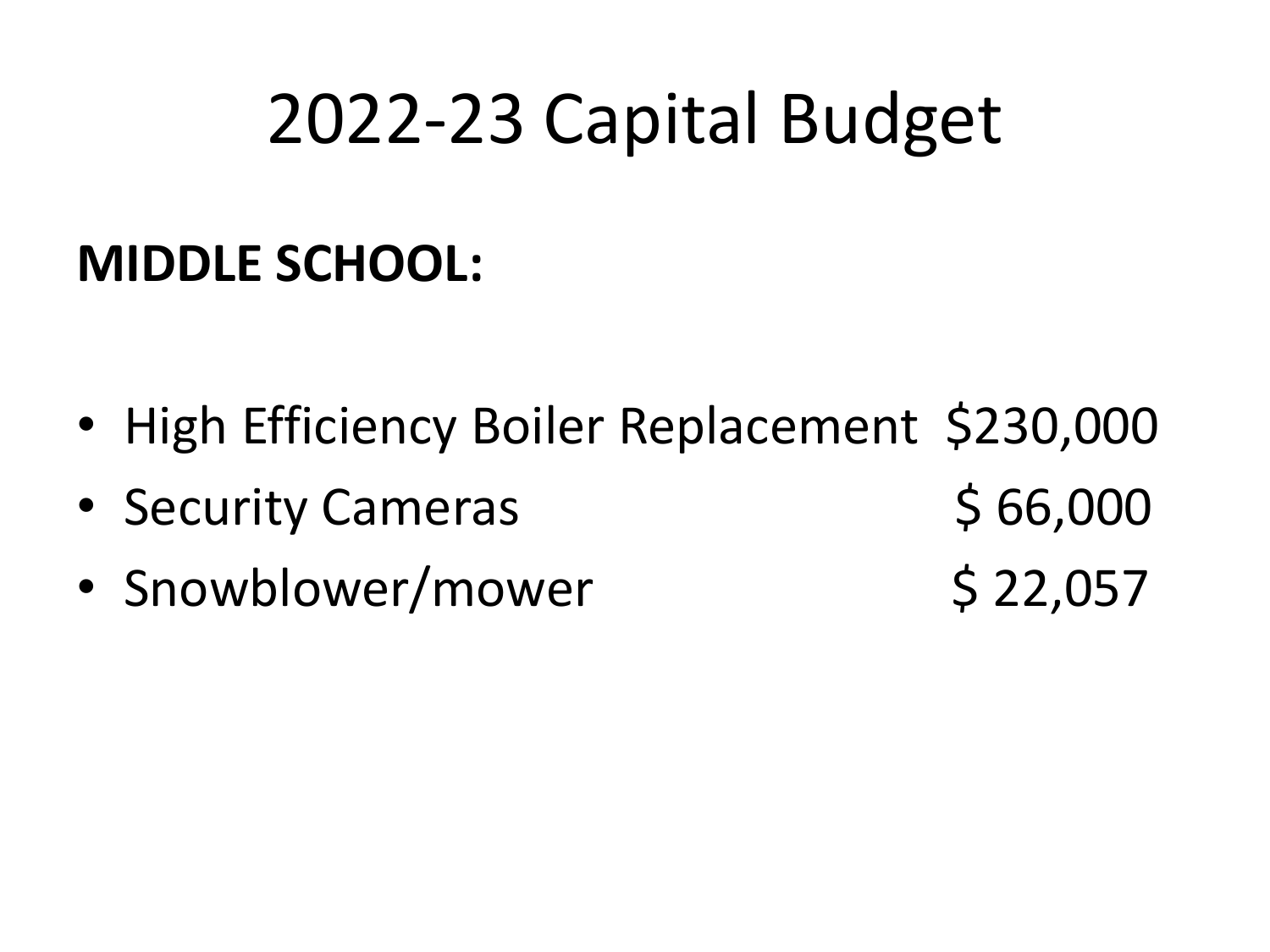#### **Central Elementary:**

High Efficiency Boiler Replacement \$ 290,000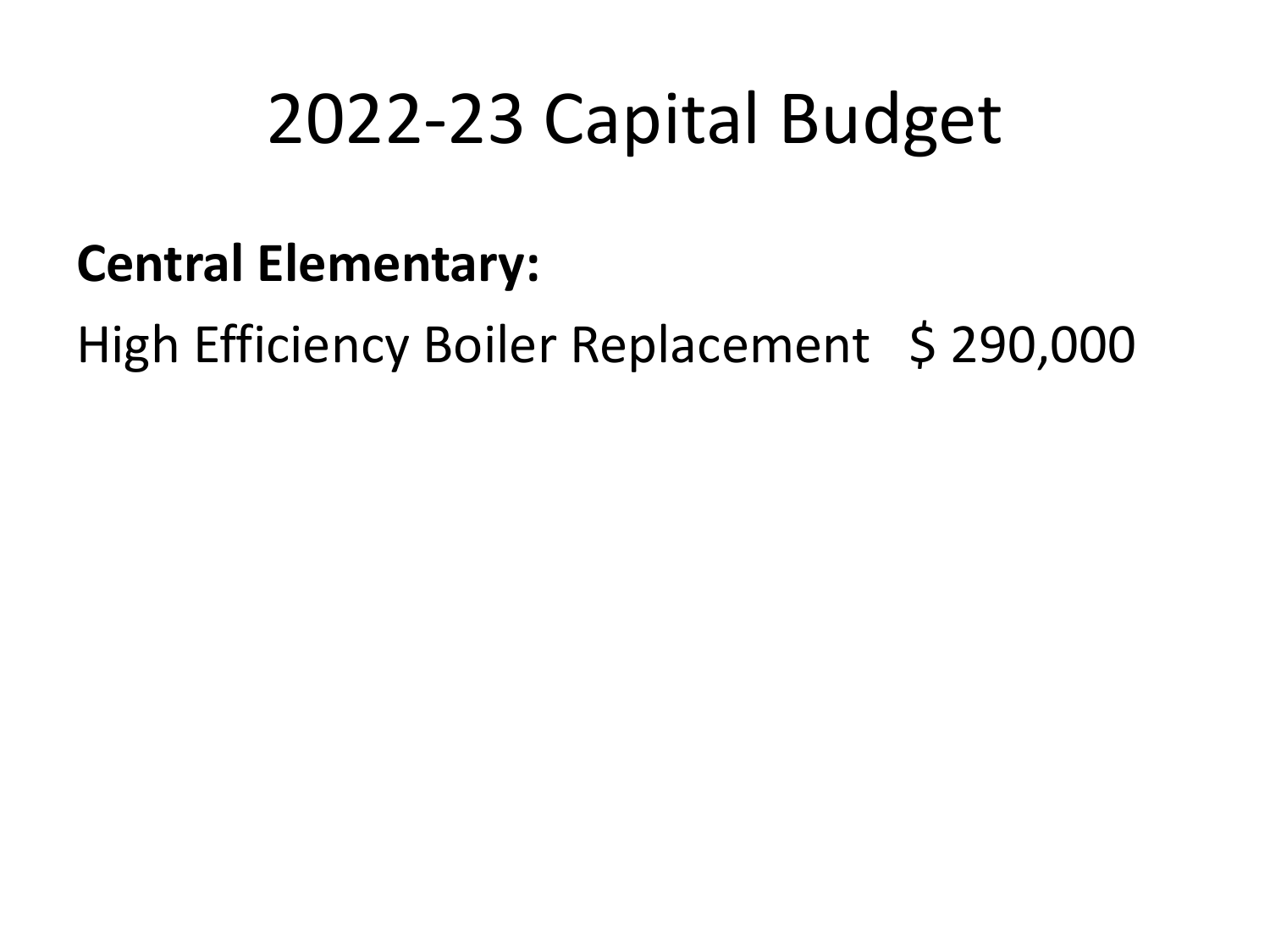#### **Lonsdale Elementary:**

Site Work Upgrades – rear of bldg.  $\;$  \$ 23,394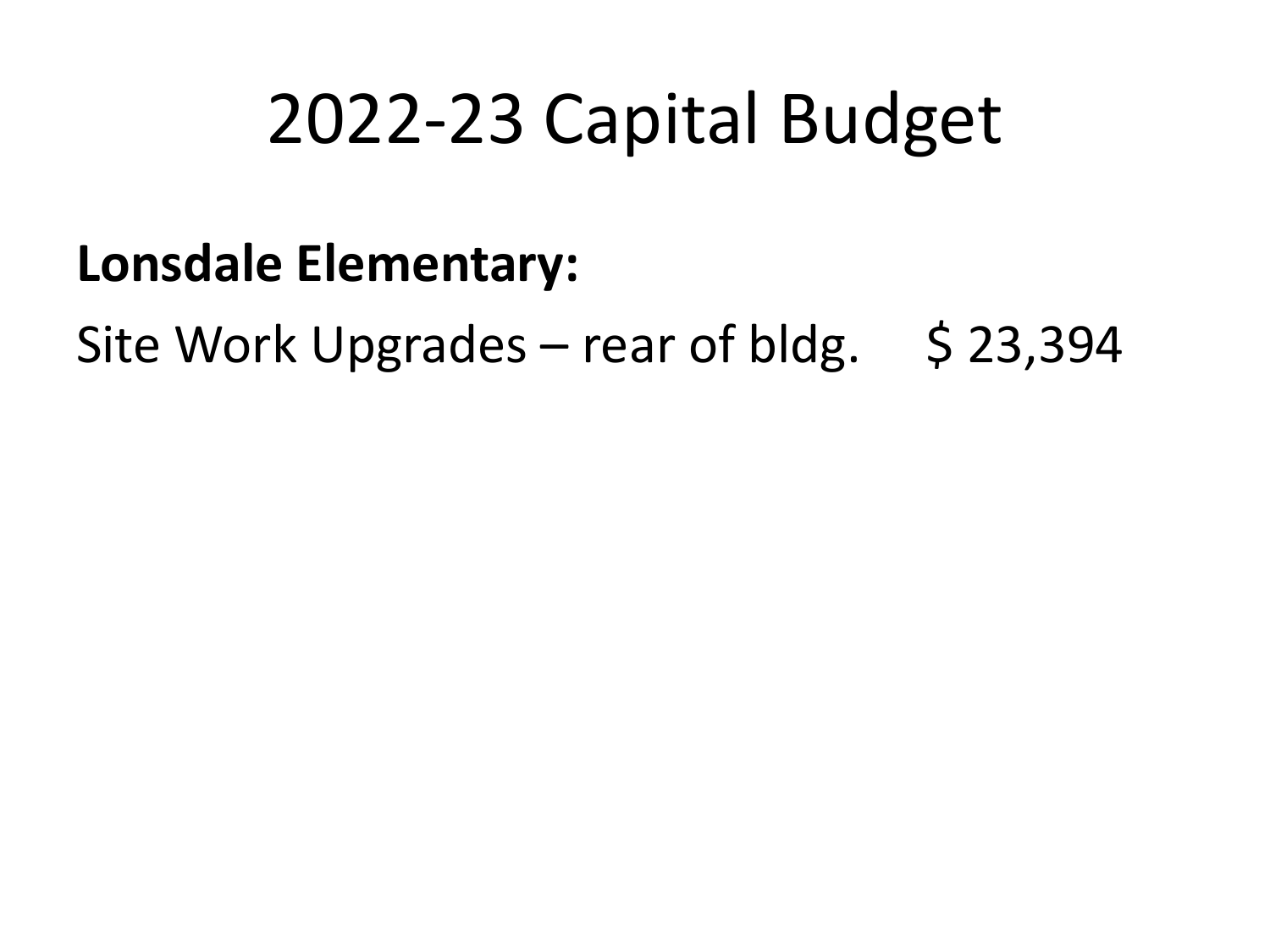### **Northern Elementary:**

- Classroom Technology Upgrade \$ 90,000
- Site Work Parking and drainage \$ 55,000
- Building Management System \$ 250,000
- High Efficiency Boiler Replacement \$ 290,000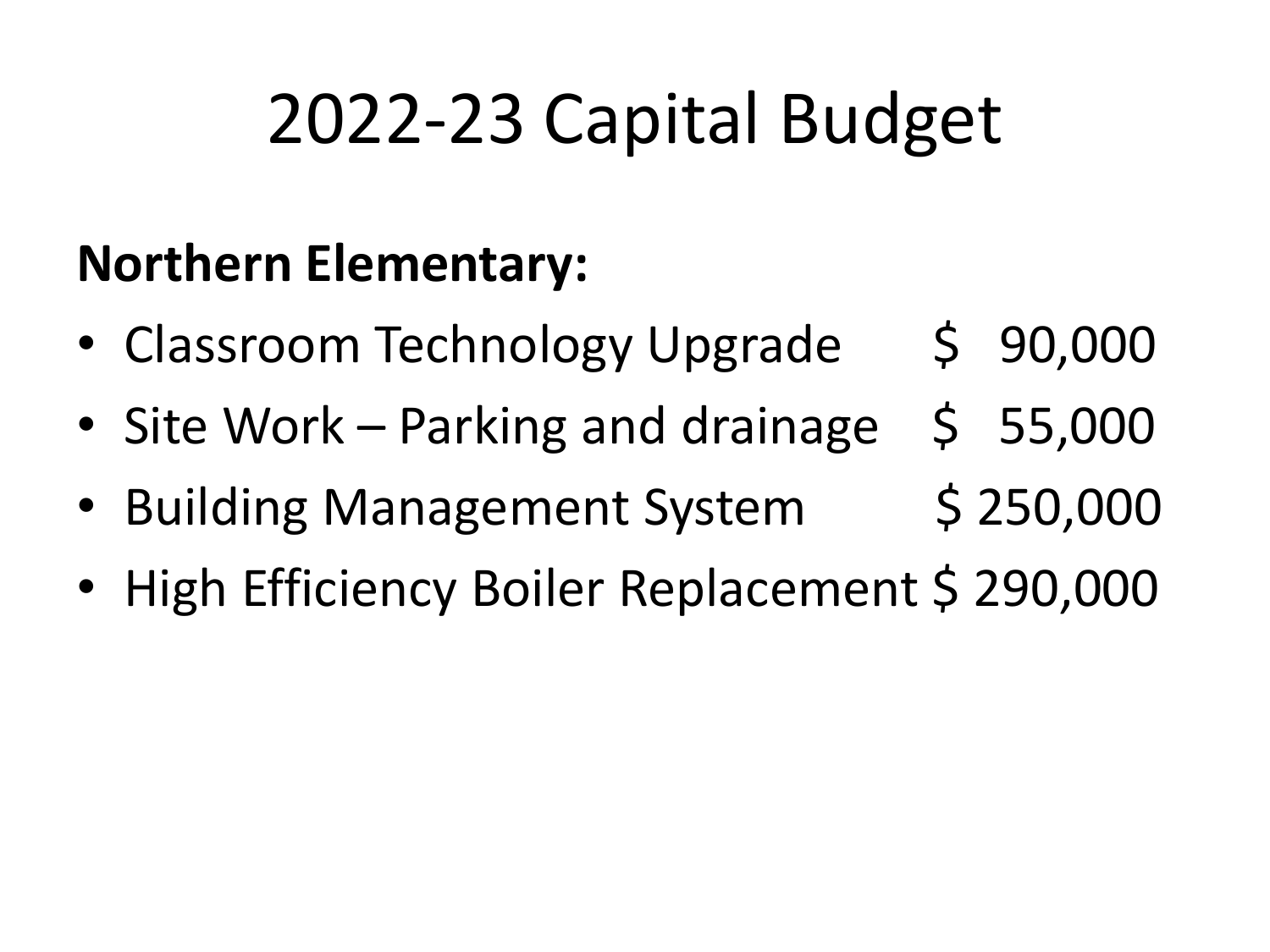### **Saylesville Elementary:**

• Site Improvements – Paving  $\leq$  85,050

- Site Improvements Front Walkway \$ 32,152
- Multi Media Center Upgrades \$ 350,000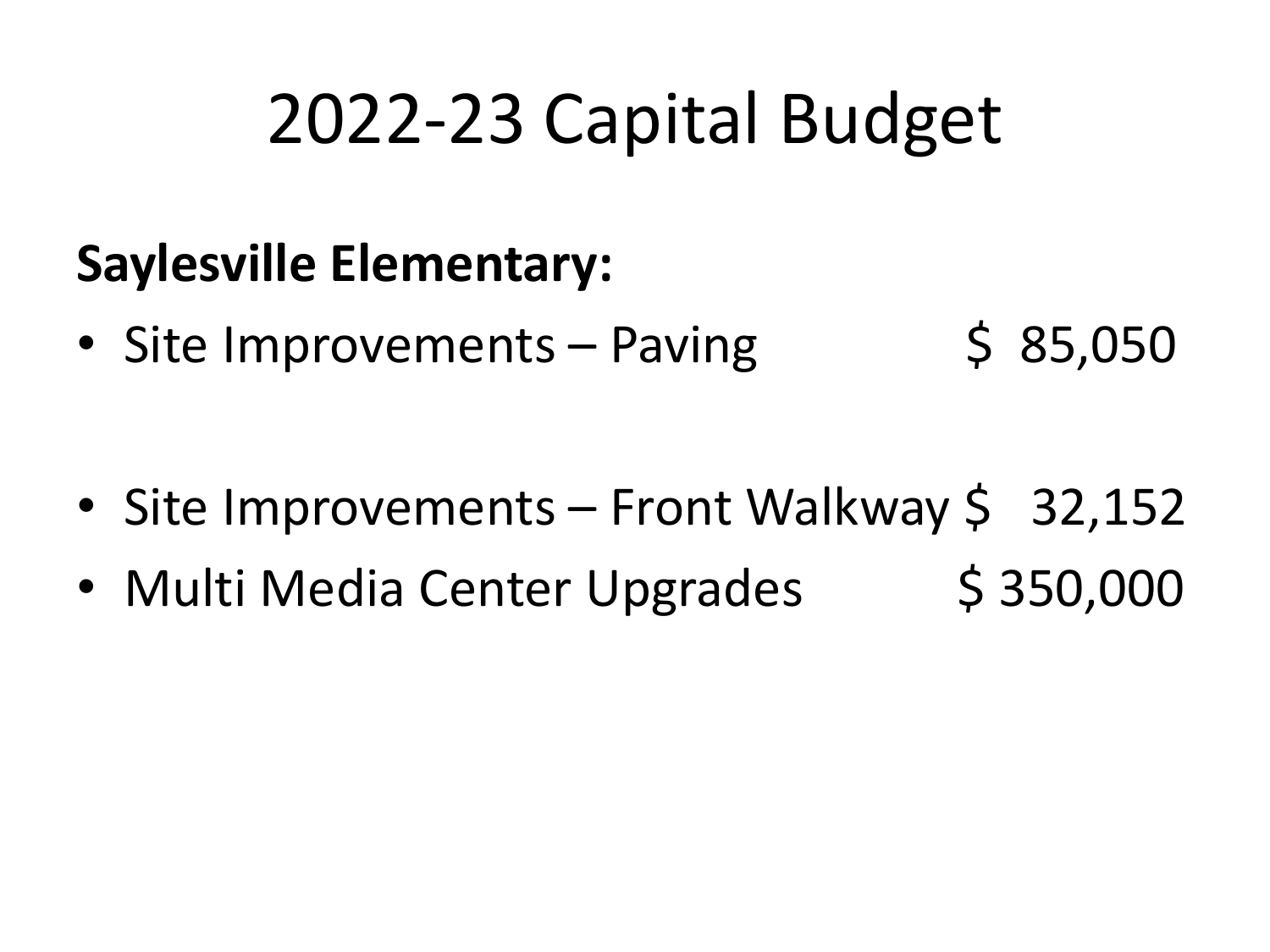## **DISTRICT:**

- Maintenance Building 8,000 square feet will include storage for  $IT$  \$ 660,720
- Maintenance Vehicle with Plow \$ 50,055
- Technology Purchases Chromebooks for Grades 6 and 11 \$ 233,400